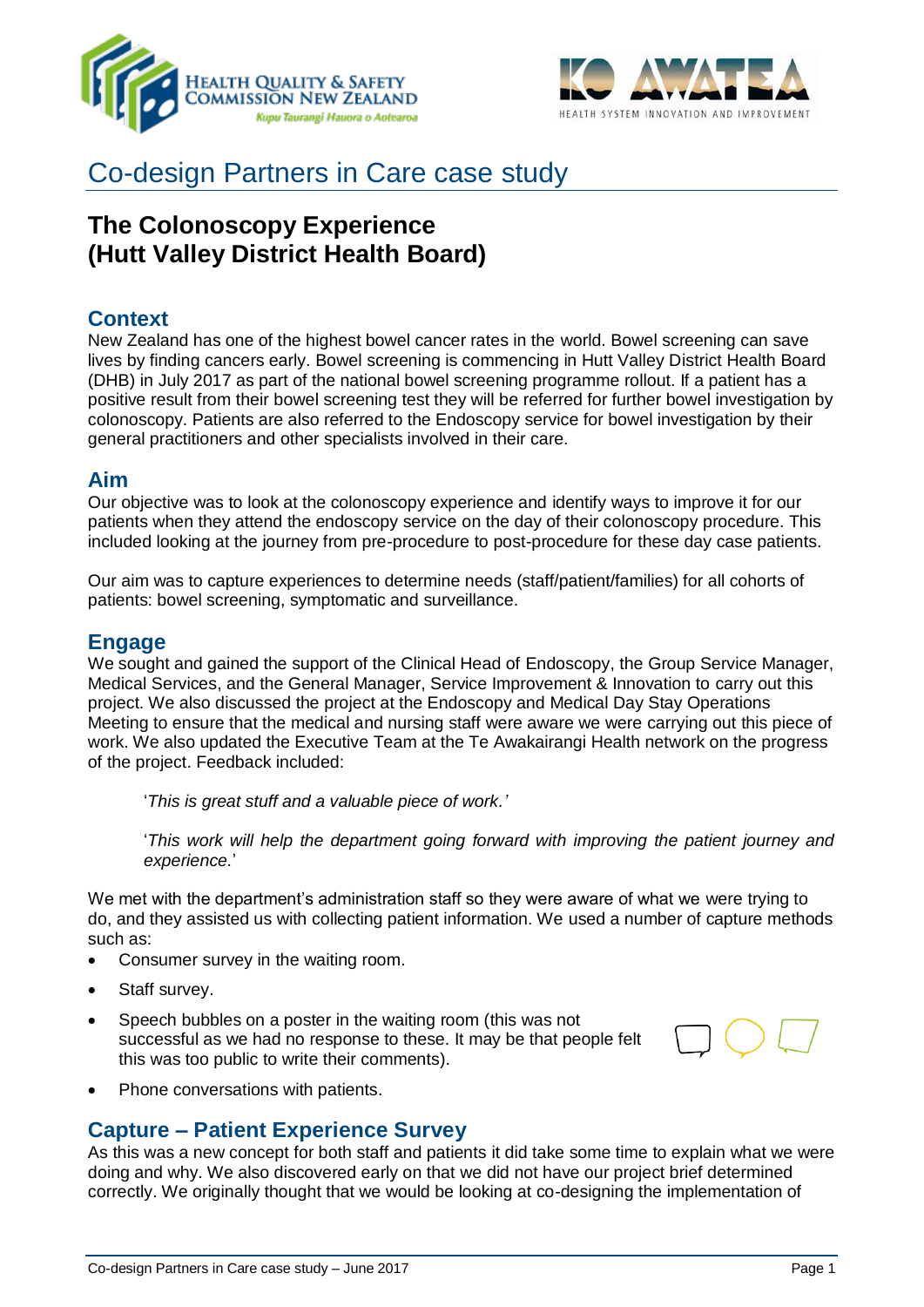bowel screening at Hutt Valley DHB. As we went on and looked at the results from our surveys, we realised that this was too large a project; there was already a project implementation team in place and we needed to change the focus. We then determined that it would be better if we looked at the experience once patients attended for their procedure, as this would be the same for all cohorts of patients: surveillance, symptomatic and screening.

Staff were very engaged and got actively involved in assisting us with the distribution of questionnaires and also with encouraging patients to complete them (see figure 1).

| Patient Questionnaire.<br>The aim of this questionnaire is to provide us with your thoughts and feelings on the Endoscopy Service so far. The                                                                                                                                                                                                  |                                 |
|------------------------------------------------------------------------------------------------------------------------------------------------------------------------------------------------------------------------------------------------------------------------------------------------------------------------------------------------|---------------------------------|
| information obtained from this questionnaire will contribute to creating a better experience for future patients i.e.<br>family/whanau members. We want to know how your journey has been with us so far, and would love your<br>houghts on some of the things you have experienced. This includes what has gone well and what has not gone so |                                 |
| vell for you.<br>you feel we have missed anything PLEASE comment in the area below.                                                                                                                                                                                                                                                            |                                 |
| What is your gender? (Please select one) $\oslash$ Male $\oslash$ Female $\oslash$                                                                                                                                                                                                                                                             | Other                           |
|                                                                                                                                                                                                                                                                                                                                                |                                 |
| What is your year of birth? $31.01.66$ .                                                                                                                                                                                                                                                                                                       |                                 |
| Which ethnic group or groups do you belong to?                                                                                                                                                                                                                                                                                                 |                                 |
|                                                                                                                                                                                                                                                                                                                                                | Nuiean                          |
| New Zealand European                                                                                                                                                                                                                                                                                                                           | Chinese                         |
| Mäori                                                                                                                                                                                                                                                                                                                                          | Indian                          |
| Samoan                                                                                                                                                                                                                                                                                                                                         | Other (such as Dutch, Japanese, |
| Cook Island Mãori                                                                                                                                                                                                                                                                                                                              | Tokelauan). Please state:       |
| Tongan                                                                                                                                                                                                                                                                                                                                         |                                 |

We got a fantastic response rate (80 per cent) from our initial questionnaire as we had a 'captive' audience (around 125 patients waiting for their colonoscopy procedure). Following the first survey, we realised we were not getting the breadth or depth of information. We found we were getting yes/no answers which didn't give us the level of detail we required, and some questions were too broad, so we adjusted the wording and layout of the survey questions. For example, one of our initial questions was '*Please tell us what you thought the process would be before you got here or had any information – be as broad as you like'*. This did not provide information about the experience or how people felt about it. So we changed this to several questions to enable us to get more depth – '*Tell us about making the appointment for your Colonoscopy. What went well? What didn't go so well*?'

Patients actively engaged and were very keen to have their voice heard and give their feedback. There were quite a few freehand comments that we could theme (in our second questionnaire).See figure 2. For example:



*Figure 2*

*Figure 1*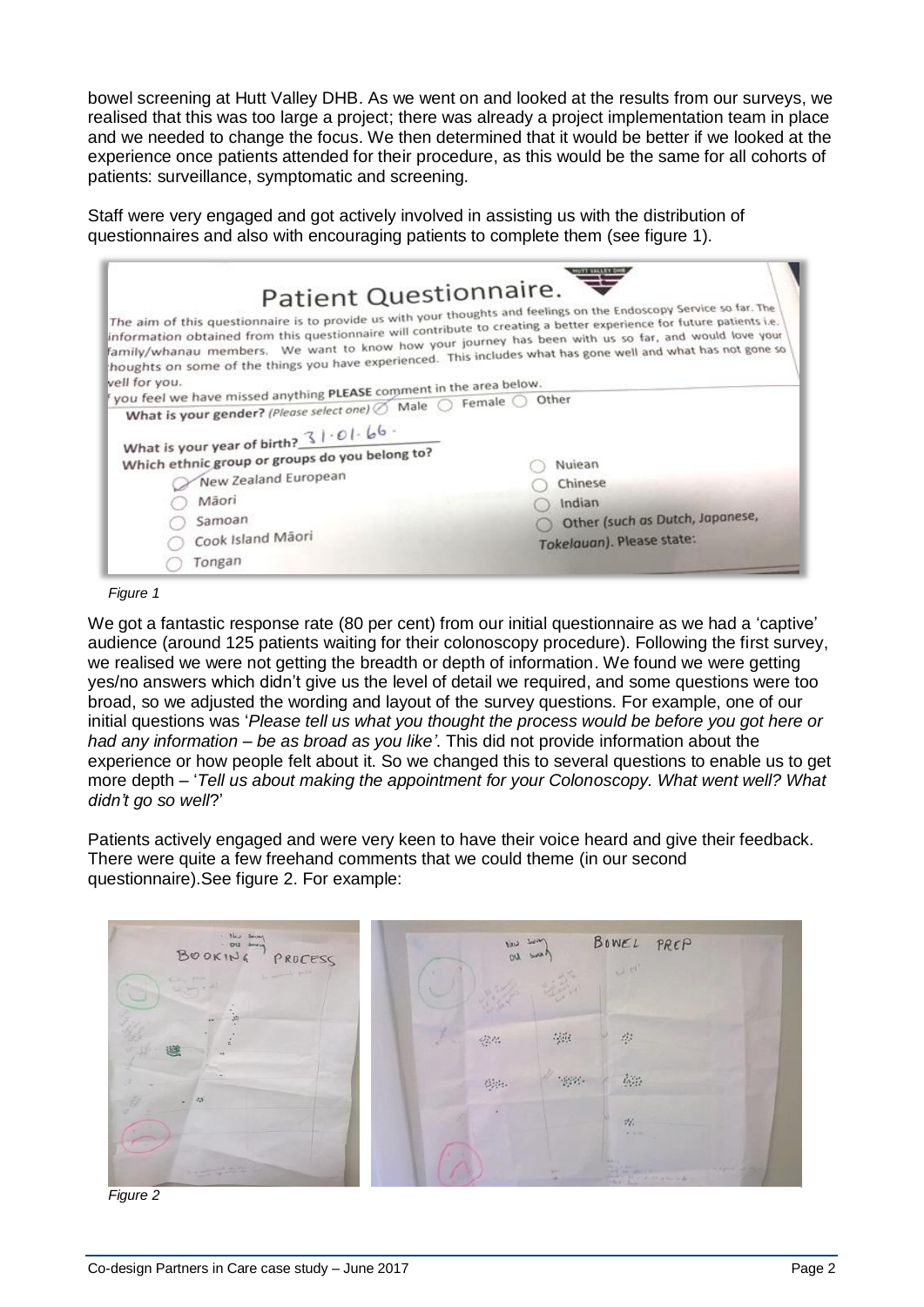'T*he Kleen Prep was tougher that my previous occasions, was not pleasant and I felt very off-colour.*'

*'The prep is very effective and a rigorous experience.*'

In addition to the valuable freehand comments, the survey also provided data on how the patients rated different parts of their colonoscopy journey, such as the booking process (see figure 3)



*Figure 3*

We also contacted 20 patients by telephone to discuss their experience with them. This gave us the depth of information we were after, as we were able to obtain more specific details. Patients were very happy to share their views and thoughts on all aspects of their journey.

#### '*I am very pleased that you are following up with customers. It is very worthwhile.'*

We followed up with staff to show them our progress to date and feedback the very positive experiences patients reported (figure 4). This allowed staff to be appreciated and visibly see how

their efforts were having a positive effect on patients (that is, 'what's in it for them?').<br>
Leader the contract of the matter of the matter of the matter of the matter of the content of the content of the content of the No Problem Helpful 2rd Phase is being dane now<br>on recovery, wat, results, Went well

## *Figure 4*

## **Understand**

As we examined the feedback from the surveys, and conversations with patients and staff, three key areas of the service were highlighted by the patients: pre-procedure, the preparation drink (Kleen Prep) prior to the appointment in the clinic, and post-procedure. Patients commented that the staff were very efficient, communication was great and the service is excellent, but there were areas for improvement, such as pre-procedure wait times.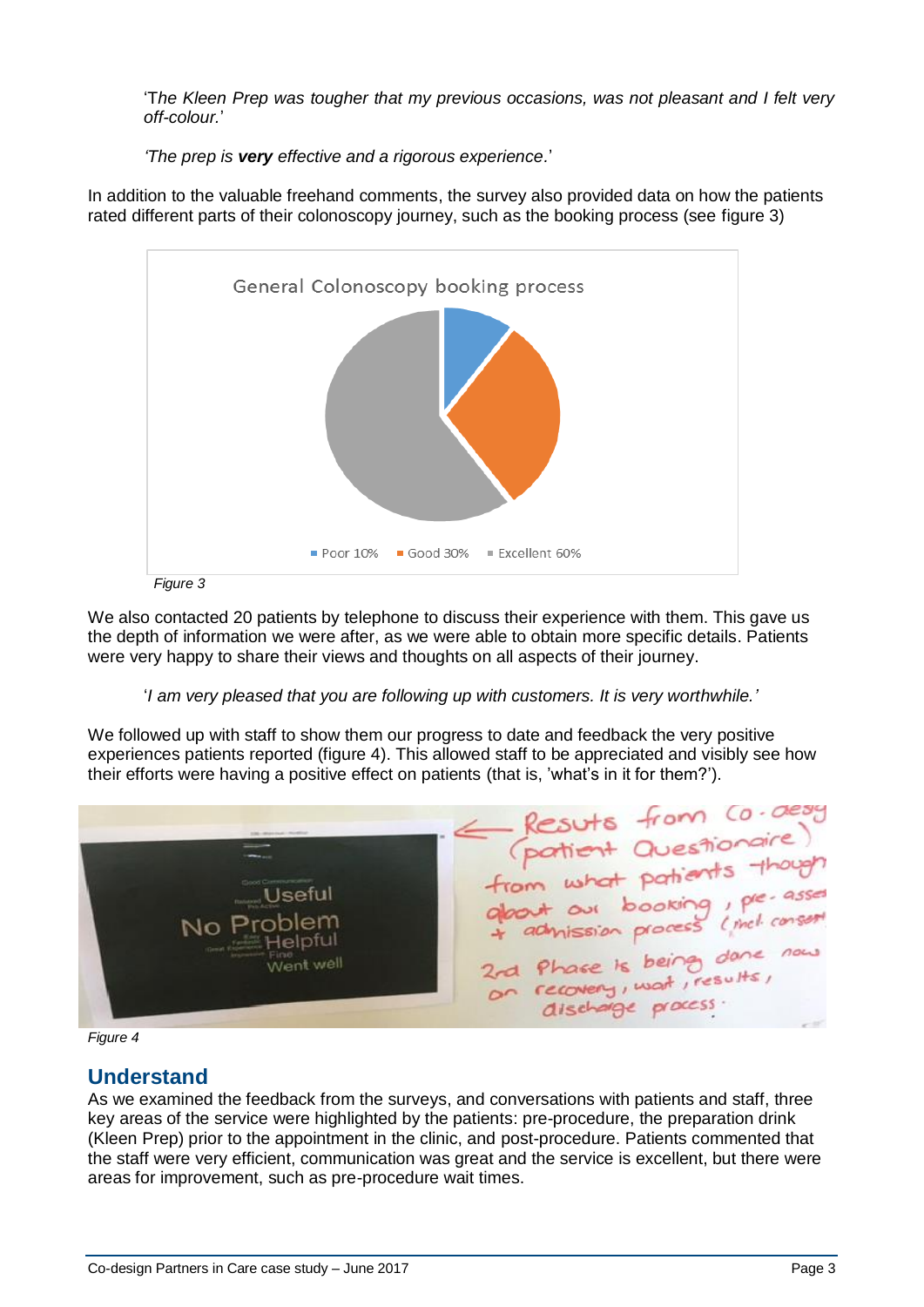The key themes that were drawn from the survey were:

#### **Pre-procedure:**

Overall, the response was that the service is excellent, efficient, and thorough. Patients felt secure, happy, and impressed.

One touch point was to ensure consistency of the booking information between the letter sent and the text reminder. We plan to follow this up with the service to look at further improvements to ensure consistency of this information.

#### **The Prep Drink:**

The key theme here was that the drink tasted bad, bitter, and unpleasant.

One of the main touch points here is to find out if there is anyway of improving the flavour. Staff also identified that some patients are not prepped correctly when they attend for their colonoscopy, meaning an extended waiting time for them in the department. This could be due to a number of factors, such as the taste, or not

understanding the instructions correctly, so further work to identify areas for improvement is suggested.

## **Post-procedure:**

Patients commented that they felt happy, positive, pleased, and surprised at how easy it was.

'*Service is first class.*'

'*Standard of care 100*%.'

'*Very efficient and I am impressed with the servic*e.'

Staff surveyed felt that overall, the department was very efficient, ran smoothly, and was a happy work environment. Staff felt well supported. The touch point for both staff and patients is the time that patients have to wait, which can be frustrating (see fgure 5).

'*I think what matters most to patients is that they are warm, comfortable put at ease and have everything explained.*'

'*Unfortunately there is no way of predicting how long a procedure will take and sometimes this frustrates patients.*'





asant

good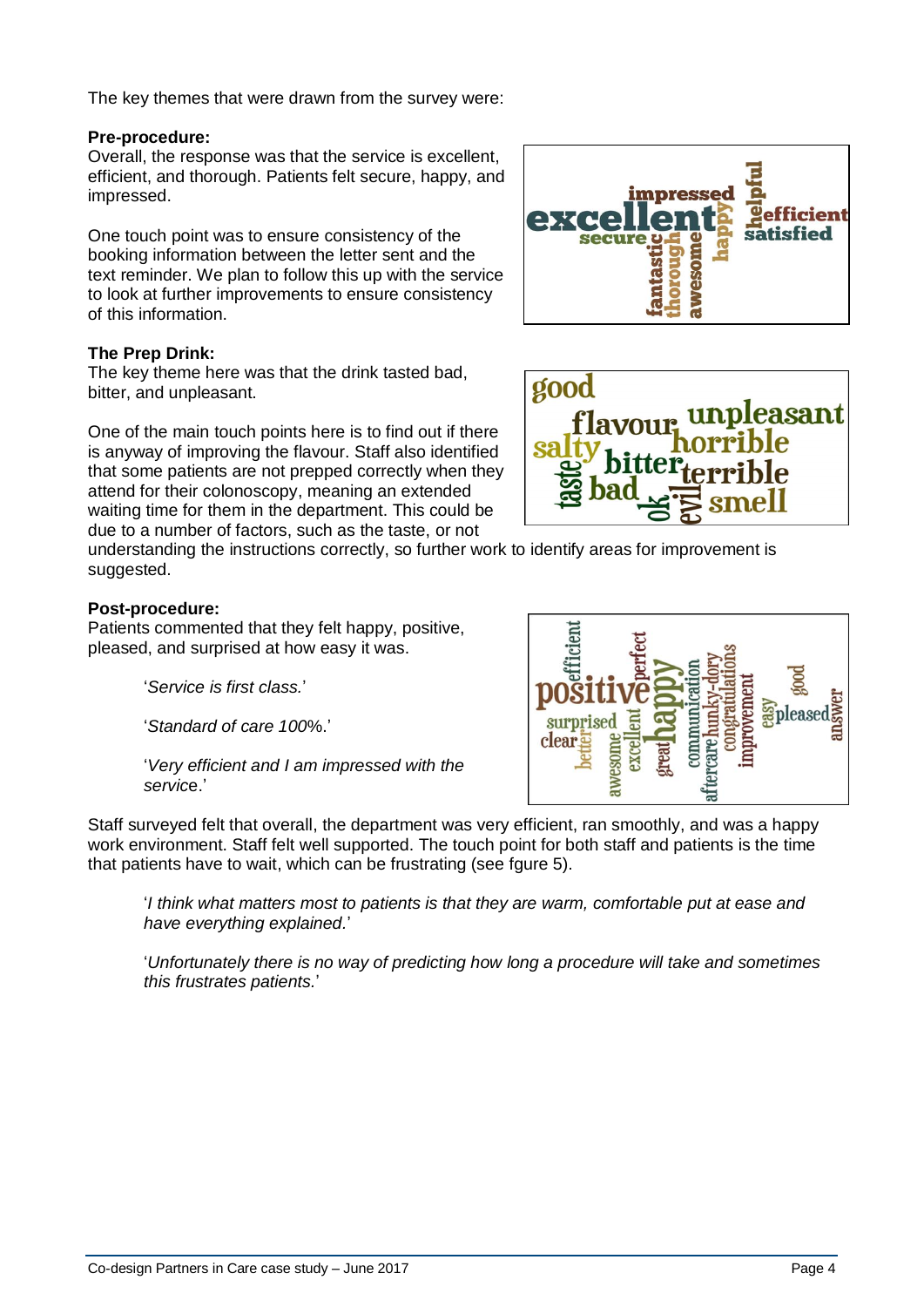We are currently reviewing the patient Colonoscopy experience as part of a Quality Improvement project for Hutt Valley DHB. We would love your feedback on how you think the service is experienced by patients and also from a staff perspective.

Feedback like; areas of improvement, things that you think go well, things that may not go so well etc. We would really value your feedback as that will help us to look at the colonoscopy service we provide and how we look at ways to improve it.

| This questionnaire is<br>to help you think<br>about how you feel<br>about the different<br>of<br>the<br>stages<br>process                                    | Arriving/<br><b>Checking In</b>           | <b>Waiting</b><br>for<br><b>Procedure</b> | <b>During Procedure</b>         | <b>After Procedure</b>          |
|--------------------------------------------------------------------------------------------------------------------------------------------------------------|-------------------------------------------|-------------------------------------------|---------------------------------|---------------------------------|
|                                                                                                                                                              | happy                                     | happy                                     | happy                           | happy                           |
|                                                                                                                                                              | supported                                 | supported                                 | supported                       | supported                       |
|                                                                                                                                                              | safe                                      | safe                                      | safe                            | safe                            |
|                                                                                                                                                              | good                                      | good                                      | good                            | good                            |
|                                                                                                                                                              | comfortable                               | comfortable                               | comfortable                     | comfortable                     |
|                                                                                                                                                              | frustrated                                | frustrated                                | frustrated                      | frustrated                      |
| Why are we doing<br>this?<br>We want to know<br>why you felt like this.<br>We<br>want<br>to<br>understand how you<br>feel<br>so we<br>can<br>improve things. | <b>Write</b><br>vour<br>own<br>words here | Write your<br>own<br>words here           | Write your<br>own<br>words here | Write your<br>own<br>words here |
|                                                                                                                                                              |                                           |                                           |                                 |                                 |

*Figure 5: Example of Staff Survey – feelings table*

#### **What went well?**

Listening to the stories gave us a better understanding of how our patients felt about the process; what was good, what was not so good.

We got a really good understanding that overall, the service is running well. The key findings were that the bowel preparation taste is unsatisfactory, and the waiting time in the department is long for the patients who are not seen first on the list, as the current schedule is to bring most patients in to the department at the same time.



*'The waiting room filled up quick, so there were not enough seats.'*

*'I think I could have turned up 10 minutes prior to my examination, as it was not comfortable waiting in the crowded waiting room at 8:30. It is not nice to stand after you have had that prep!'*